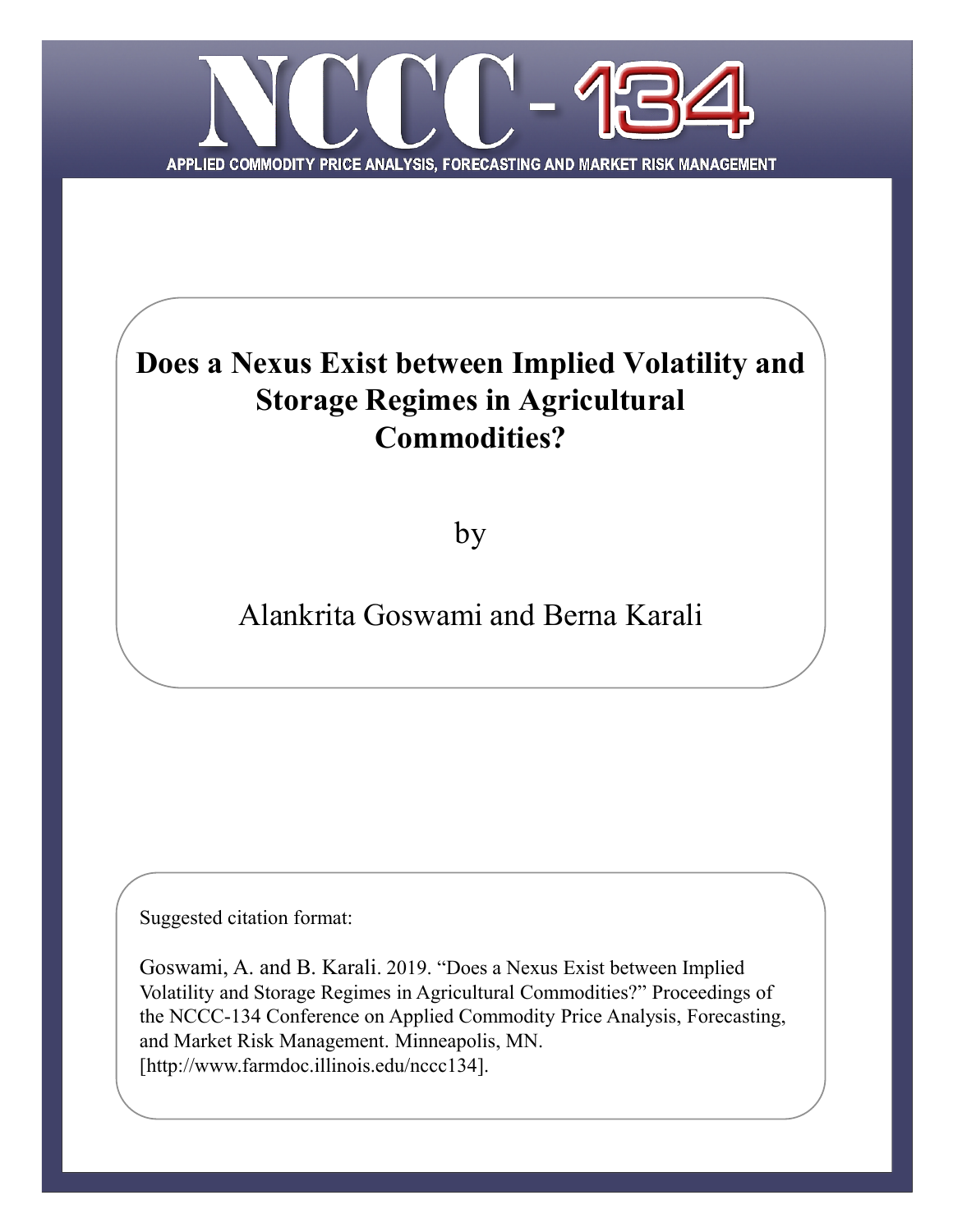# **Does a Nexus Exist between Implied Volatility and Storage Regimes in Agricultural Commodities?**

# **Alankrita Goswamia,\* and Berna Karali\***

*Paper presented at the NCCC-134 Conference on Applied Commodity Price Analysis, Forecasting, and Market Risk Management Minneapolis, Minnesota, April 15-16, 2019*

Copyright 2019 by Alankrita Goswami and Berna Karali. All rights reserved. Readers may make verbatim copies of this document for noncommercial purposes by any means, provided that this copyright notice appears on all such copies.

\*Alankrita Goswami is a PhD student and Berna Karali is an Associate Professor in the Department of Agricultural and Applied Economics at the University of Georgia.

<sup>a</sup> Corresponding author.

E-mail address: Alankrita.Goswami@uga.edu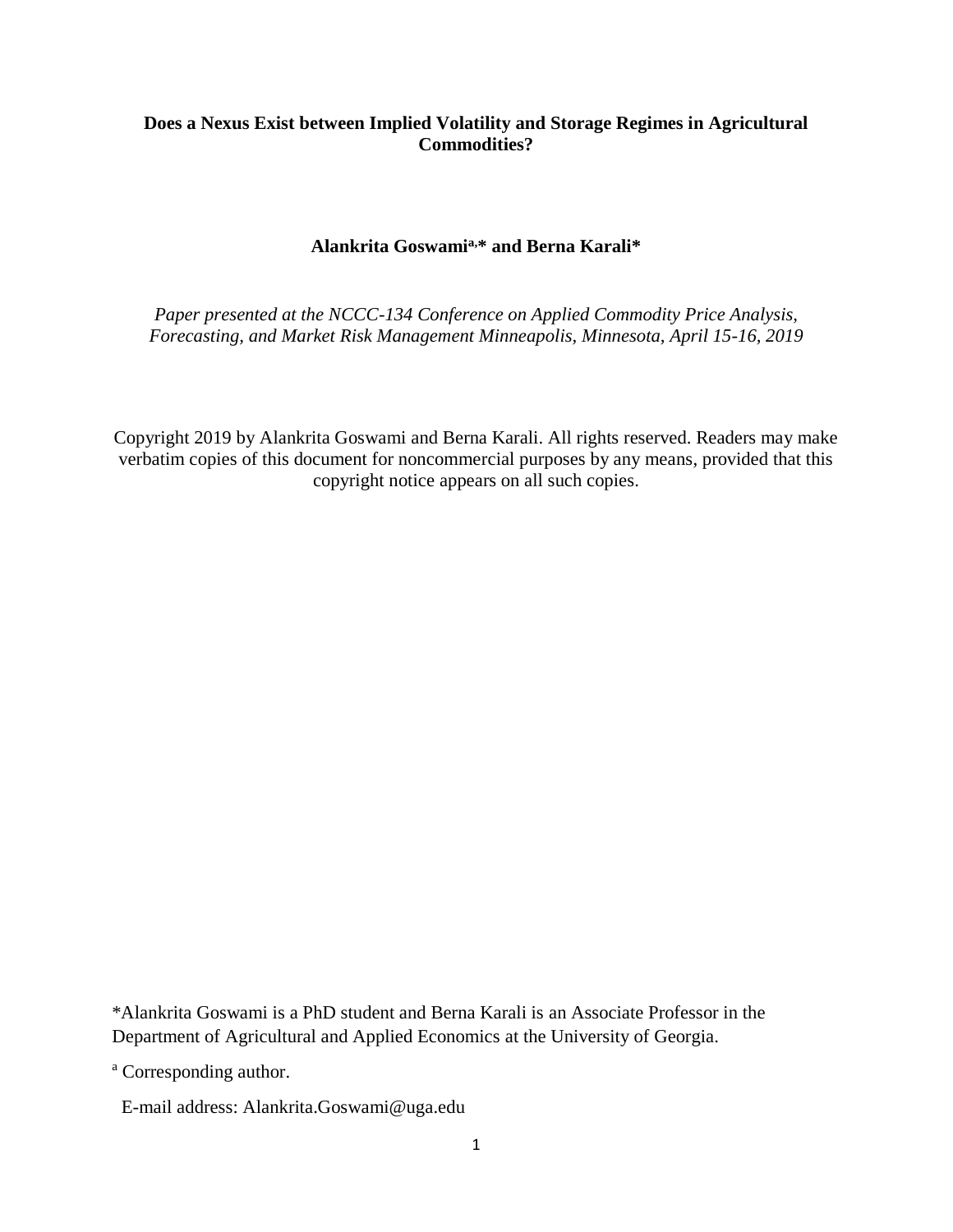# **Does a Nexus Exist between Implied Volatility and Storage Regimes in Agricultural Commodity Markets?**

## *Abstract*

*Considering that Working curve is a well-established stylized fact and that backwardation exists in the grain markets, we build upon the existing literature to explore the nexus between implied volatility (IV) and storage regimes in substitute agricultural commodity markets. We use a substitute-commodity market-setup of corn and soybean to account for any spillovers across their physical-market fundamentals. The impact of commodity fundamentals (production-related information and storage), macroeconomic indicators and financial market-variables is studied on nearby and deferred implied volatility series; the analysis is carried out both at daily and weekly frequency. In fact, we do find the spillovers across the production-related information disappear in the weekly analysis; thus, suggesting the need to account for early-impact of such information on a daily-basis for modeling the uncertainty levels. The distinct reaction of implied volatility of different maturity periods (i.e., nearby and deferred) to the commodity-fundamentals highlights that not only the two IV series behave differently during episodes of contango and backwardation, but also that they behave differently from each other during the two storagescenarios. Therefore, our study makes crucial additions to the existing works and emphasizes the need to acknowledge the differing behavior of the nearby and far-out IV levels during episodes of contango and backwardation in the grain markets.* 

**Keywords:** Backwardation, corn, implied-volatility, soybean, spillover effects.

## **Introduction**

While the theory suggests that the futures price of a storable commodity for any delivery month should be equal to the current spot price plus the cost of storage including interest charges and risk premium, it has been observed that spot prices might exceed nearby futures prices, or neardelivery futures prices might exceed far-delivery futures prices (Working 1933, 1948). This is called "backwardation," and the opposite price pattern, in which more distant prices exceed nearby prices, is called "contango." Working (1933), using the wheat market in the U.S., developed an empirical relationship between storage and the intertemporal price differences, called "Working curve," which is positively sloped and displays storage under negative carrying charges.

Futures contracts also reflect price expectations based on information regarding new and old inventories (Working 1948). However, they cannot reflect the level of uncertainty that the market associates with these price expectations. Implied volatility, on the other hand, measures the degree of uncertainty the market puts on the futures price at the expiration of the option contract (McNew and Espinosa 1994). Analyzing the dynamics of implied volatility can be crucial as they can better predict realized volatility (Szakmary et al. 2003; Haugom et al. 2014).

There are studies that explored these dynamics between implied volatility and commodityspecific physical-market fundamentals in the oil market as well as grain markets. For instance,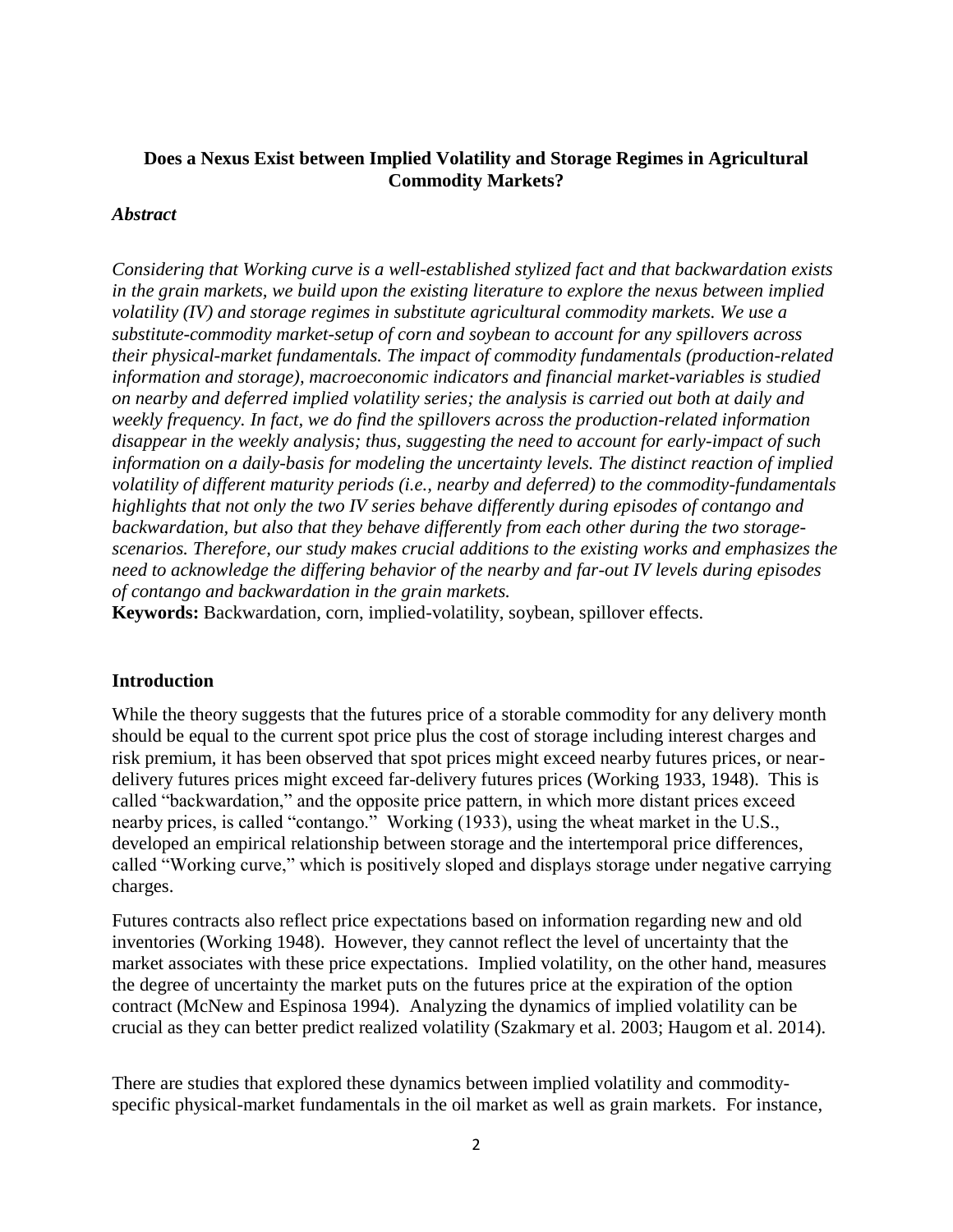the relationship among production, storage conditions, and volatility has been investigated in oil markets showing that oil production is inversely related and backwardation is positively related to implied volatility (Litzenberger and Rabinowitz 1995). More recently, Robe and Wallen (2016) find that the relation between crude oil implied volatility and the slope of futures term structure is stronger in periods of contango compared to the periods of backwardation. For the grain markets, Adjemian et al. (2016) use a structural vector autoregressive (SVAR) model to establish that inventory conditions tend to boost nearby implied volatilities. We build upon these works to investigate how dynamics of implied volatility (IV) series for different maturities depend on market fundamentals, macroeconomic indicators, and financial market indicators for a specific commodity, and to ascertain if spillover effects from a substitute commodity market could also be crucial in understanding the patterns of IV series. To this end, we conduct an MGARCH DCC analysis of the corn and soybean IV series using macroeconomic, financial and physical-market fundamentals as variables that depict own effects while using physical market fundamental indicators as variables for spillover effects. The analysis is conducted both at daily and weekly frequency to observe if the IV levels are more prone to immediate impact of fundamentals and other indicators on a daily basis rather than on a weekly basis.

Our findings suggest a strong relationship when backwardation is found to play a key role in boosting uncertainty levels in corn, which contrasts with the oil-markets where a strong relationship is established for contango to be boosting uncertainty levels in the oil-markets (Robe and Wallen 2016). These results are similar to what is found for the grain markets when a strong relationship is established between nearby-implied volatility and the inventory conditions (Adjemian et.al 2016). But our regression analysis and a series of Kolmogorov-Smirnov tests along with a set of kernel-density plots also elaborate on the behavior of implied volatility that differs during episodes of contango and backwardation depending upon if it is nearby or far out in the future in terms of maturity. In the daily analysis spillovers persist across the physicalmarket fundamentals especially for the deferred IV series. Thus, in many ways our study intends to add valuable insights into understanding how the behavioral pattern of implied volatility differs across maturity periods due to crucial factors that characterize macroeconomic conditions and fundamentals of substitute-commodity markets.

# **Data and Methodology**

The series of various macroeconomic, financial, and physical market fundamentals in corn and soybean markets are collected for the period 2009-2018. Each variable is explained in detail below with the expected signs summarized in Table 1.

## *Macroeconomic variables*

We construct a daily series of world economic activity index suggested by Hamilton that performs better than the Kilian index (Hamilton 2018) to replicate world business cycles. From the daily series we also extract a weekly series having observations for every Tuesday for the period 2009-2018. An increase in world economic activity should lower the uncertainty levels in the commodity markets. Thus, we expect it to have a negative sign in the regression analysis.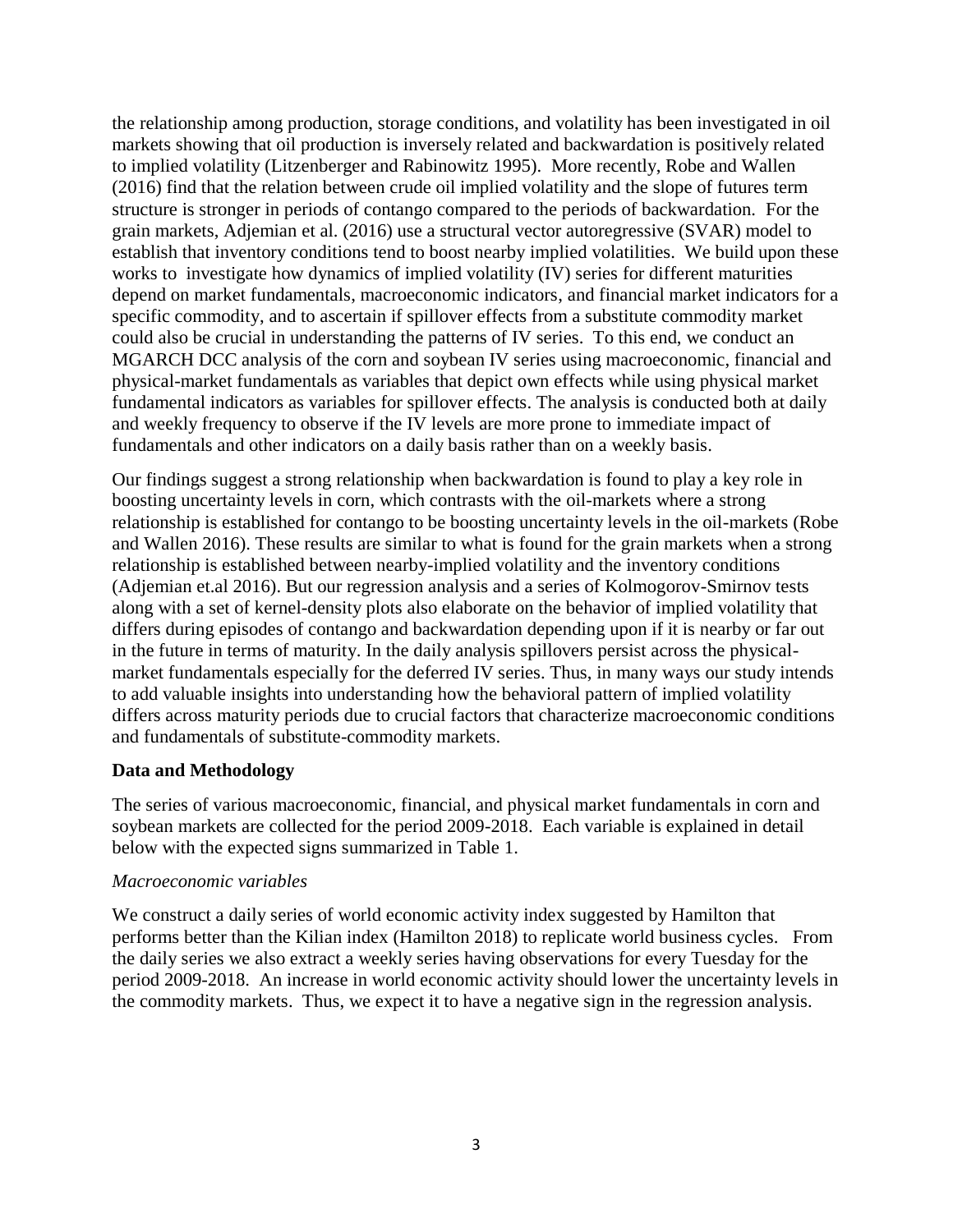# *Financial variables*

CBOE's VIX index serves as the 'fear measure' to consider risk aversion and investor sentiments in the market. We take the daily and weekly series for it as we need both for the MGARCH DCC analysis conducted at the daily and weekly frequencies separately. We expect a positive sign for the variable as it should drive up the uncertainty in the commodity markets. We also include the trading volume for both futures and options in the corn and the soybean markets.

# *Physical market fundamentals*

We use nearby and 1-month deferred futures price series along with 3-month Libor interest rate to construct our net cost of carry variable. We expect a negative sign for the net cost of carry under backwardation and a positive sign under contango, implying that both storage regimes boost the uncertainty levels in the grain markets. For substitute commodities, any spillovers across these storage episodes can be important to understand as the uncertainty levels in the market of a commodity might also be prone to the storage-scenario of its substitute commodity.

We use USDA's final annual production numbers to account for the production-related information For substitute commodities, the spillovers across this information-domain become even more crucial to look at as it has been found that corn market reacts to soybean surprises in crop production annual summary whereas the soybean market appears to be more sensitive to corn information in almost all reports except for September crop production and crop production annual summary (Karali et al. 2019). Hence, to simulate market-sentiments about the production scenario pertaining to the two commodities we fit a linear trend to the final production numbers and calculate the deviations from trend interacted with dummy variables indicating good and bad crop years. For own effects, we expect a negative sign for the good crop year (as it brings down the uncertainty) and also a negative sign for the bad crop year (since a negative deviation from the trend along with a negative sign of the coefficient would mean an overall increase the IV levels).

# *Implied volatility series*

Nearby IV series is proxied by the implied volatility series of at-the-money call options and deferred IV series is proxied by the call options with 6-month maturity. The two series have been chosen to see if the impact of the above-mentioned explanatory variables tends to vary according to the maturity periods.

We find that the implied volatility series along with other variables are leptokurtic (Table 2&3); thus, necessitating to consider while conducting any analysis that these time series variables have fatter tails than normal distribution. Our tests for normality confirm that the null for univariate, bivariate, and multivariate normality are rejected for these variables. Langrange multiplier tests confirm the existence of heteroskedasticity in the IV series; thus, making a case for a GARCH (1,1) model for each crop's IV series. We use lagged independent variables to avoid the issue of endogeneity. Augmented-Dickey Fuller tests reject the null hypothesis of a unit root in all the explanatory variable series, except for the Hamilton index. Therefore, we take first difference of Hamilton index.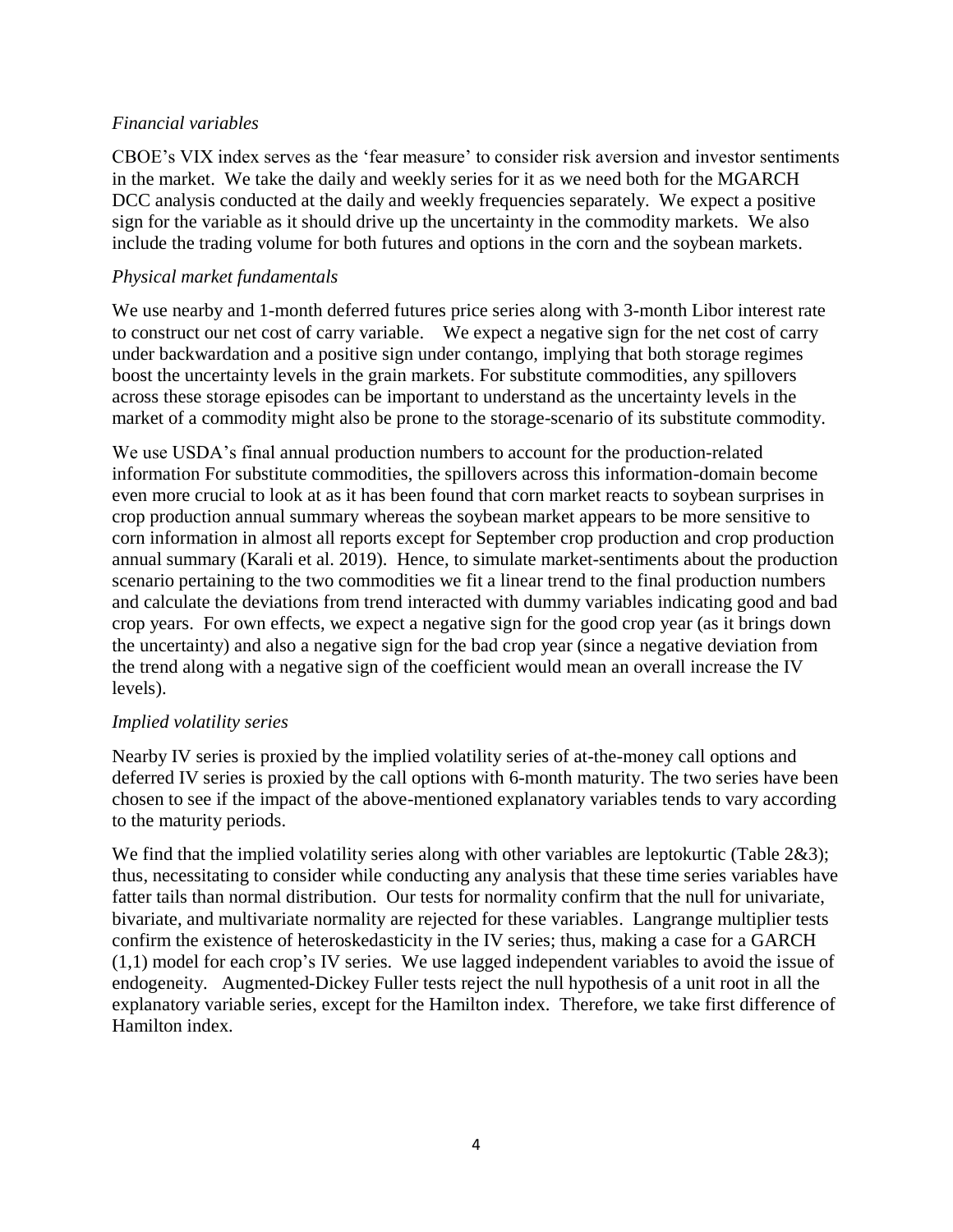#### *Multivariate GARCH DCC Model*

We fit a multivariate GARCH Dynamic Conditional Correlation (DCC) to model the multivariate IV series of corn and soybean on the respective explanatory variables as follows:

$$
IV_t = c + \gamma P_{t-1} + \varepsilon_t \tag{1}
$$

where,

*IV<sup>t</sup>* denotes the 2x1 vector of implied volatilities as dependent variables and *Pt-1* is a *n*x1 vector of lagged independent variables consisting macroeconomic fundamentals, financial and physicalmarket fundamentals as own effects and spillover effects of physical-market fundamentals from the substitute-market. Let

$$
V(\varepsilon_t \,|\Omega_{t-1}) = h_t^2 \tag{2}
$$

In a GARCH  $(1,1)$  set up:

$$
h_t^2 = \beta_0 + \alpha_1 \varepsilon_{t-1}^2 + \beta_1 h_{t-1}^2, \ \beta_0 > 0 \tag{3}
$$

$$
\sigma_t^2 = \beta_0 + (\alpha_1 + \beta_1)\sigma_{t-1}^2,\tag{4}
$$

where  $\alpha_1$  and  $\beta_1$  are the ARCH and GARCH parameters. The time varying conditional correlation matrix can be given as:

$$
C_{t-1} = S_{t-1}R_{t-1}S_{t-1} \tag{5}
$$

where,  $S_{t-1}$  is a 2x2 diagonal matrix with elements  $\sigma_{i,t-1}$  and  $R_{t-1}$  is the symmetric 2x2 matrix of pair-wise conditional correlations. The decomposition of the conditional covariance matrix  $C_{t-1}$ shows how the model accounts for both conditional variances and time-varying conditional covariances. The dynamic nature of MGARCH DCC allows us to model  $R_{t-1}$  as:

$$
R_{t-1} = (1 - \lambda_1 - \lambda_2) R + \lambda_1 \varepsilon_{t-1} \varepsilon_{t-1} / \lambda_2 R_{t-2}
$$
 (6)

where R is the unconditional covariance matrix.

#### **Results**

#### *MGARCH DCC model*

The MGARCH DCC model not only helps us ascertain the direct impacts of crop-specific explanatory variables on their IVs, but also helps us delineate if there are spillover effects across the substitute crop systems. For this analysis, considering the leptokurtic nature of the probability distribution of variables being used we assume Student's t-distribution for the error terms. We estimate two MGARCH DCC models for the IV series of the two crops: one for daily-analysis and the other for weekly analysis. Kolmogorov-Smirnov test is also performed to observe the behavior of the IV series in the two storage regimes.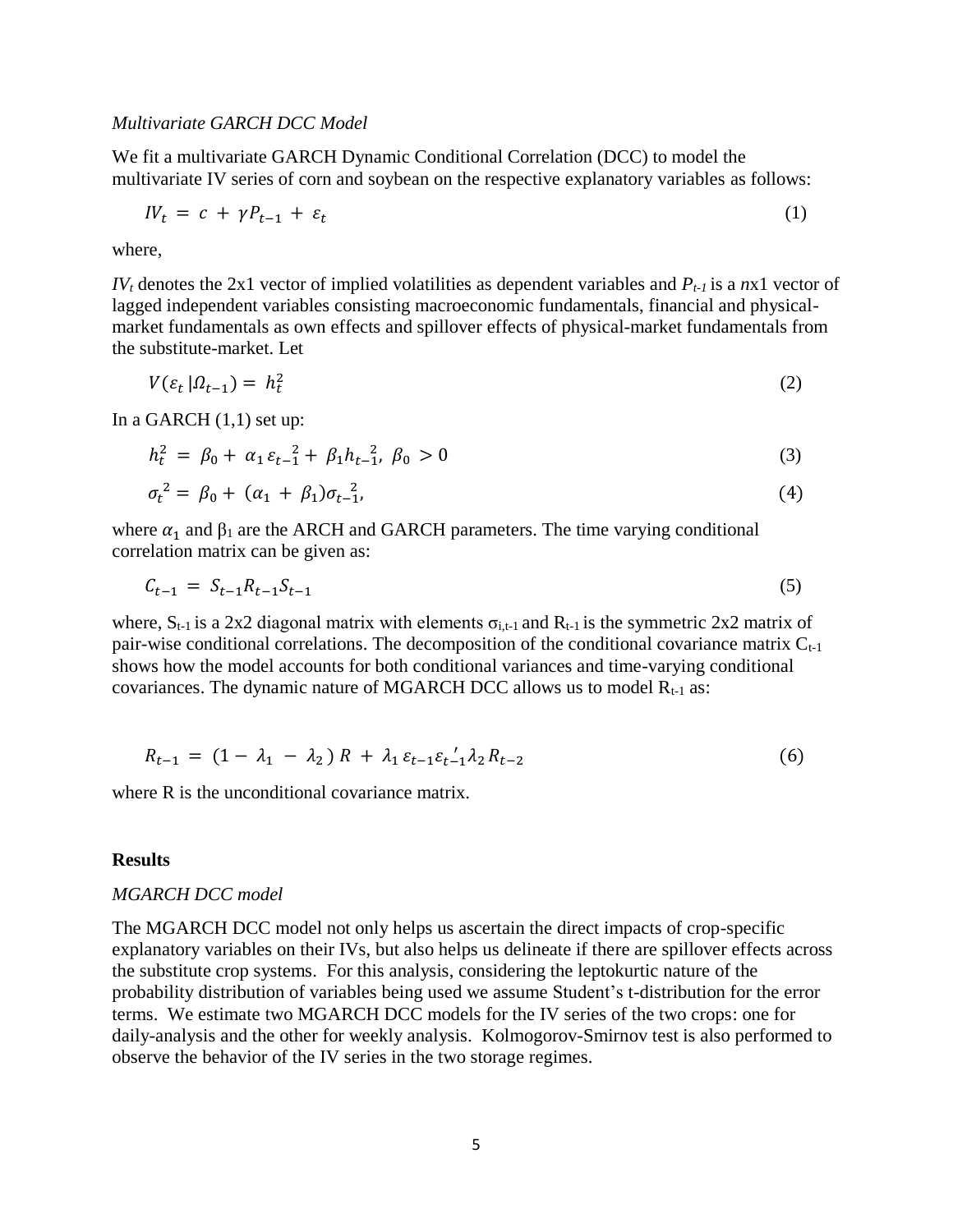The results for the multivariate GARCH DCC models are presented in Table 4 for daily-analysis and in Table 5 for weekly-analysis. As we can observe across the regressions the ARCH and the GARCH effects stay intact at 1% significance level. Moreover, we also check for the relevance of the DCC framework for the model as against a CCC (constant conditional correlation) framework via a Wald test to test the null hypothesis of  $\lambda_1 = \lambda_2 = 0$ . In all regressions, we reject the null, confirming that the DCC is apt for this analysis as against a CCC. The GARCH effects are higher in the weekly-analysis results which, in turn, hints at higher persistence of past volatility in the weekly analysis. The correlation between corn and soybean IV series (both nearby and deferred) is stronger in the weekly analysis than it is in the daily analysis. The adjustment factor  $\lambda_2$  is higher than  $\lambda_1$  across daily and weekly analysis; thus, suggesting that the conditional covariances are more dependent on the lagged residual innovations.

The results for own-effects show backwardation to boost the corn IVs (both for nearby and deferred series; Table 4); suggesting a strong relationship between episodes of backwardation and uncertainty in the corn market. We also find some evidence for contango to be boosting daily IV levels in the deferred IV series for corn. The soybean IV series do not show any significant relation with storage regimes. Even for the production-related information, we find significant results only for the nearby soybean IV series (both in daily and weekly-analysis) where a good year in soybean brings down the nearby IVs in soybean. Nearby IV series are found to be significantly impacted by the 'fear measure' more so in the weekly-analysis than in the daily-analysis when the VIX is found to heighten the uncertainty levels for the weeklynearby corn and soybean series (Table 5). Futures and options trading volumes are found to lower the IV levels for corn in nearby and deferred series respectively, which is in contrast to the oil-markets where any increase in trading volumes is expected to heighten the uncertainty levels (Robe and Wallen 2016). We find very weak evidence for the world economic activity to be impacting the IV levels in the two grain markets. In a nutshell, our analysis for the own-effects suggests that storage-stress is crucial in determining the uncertainty levels where we observe that backwardation tends to heighten the nearby-IV levels by a relatively higher magnitude than they heighten the deferred IV levels. Thus, the impact differs across IVs of different maturity options contracts. Soybean's physical-market fundamentals are found to hardly impact the uncertainty levels in the market. Any of the significant impacts of explanatory variables observed in the results tend to have a higher magnitude for the weekly analysis.

The results for the spillovers suggest significant volatility-spillovers from the corn market to the soybean market. We find significant spillovers across the production-perception measured by the good year and bad year dummies; the perception seems to be impacting mostly the deferred IV series in the daily-analysis. The soybean production-related perception has significant dampening effect on the IV levels in the deferred corn series, whereas a good year in corn tends to dampen the IV levels in soybean (Table 4). Interestingly, our analysis finds the spillovereffects to disappear in the weekly-analysis (Table 5). Backwardation in corn seems to be impacting the IV levels in the deferred series of soybean where we find it to be boosting the uncertainty levels in the soybean market (both in daily and weekly analysis). The nearby series do not witness any spillover-effects across the physical-market fundamentals. As observed for the own-effects earlier, for the spillovers also the coefficients for significant factors are higher in the weekly-analysis.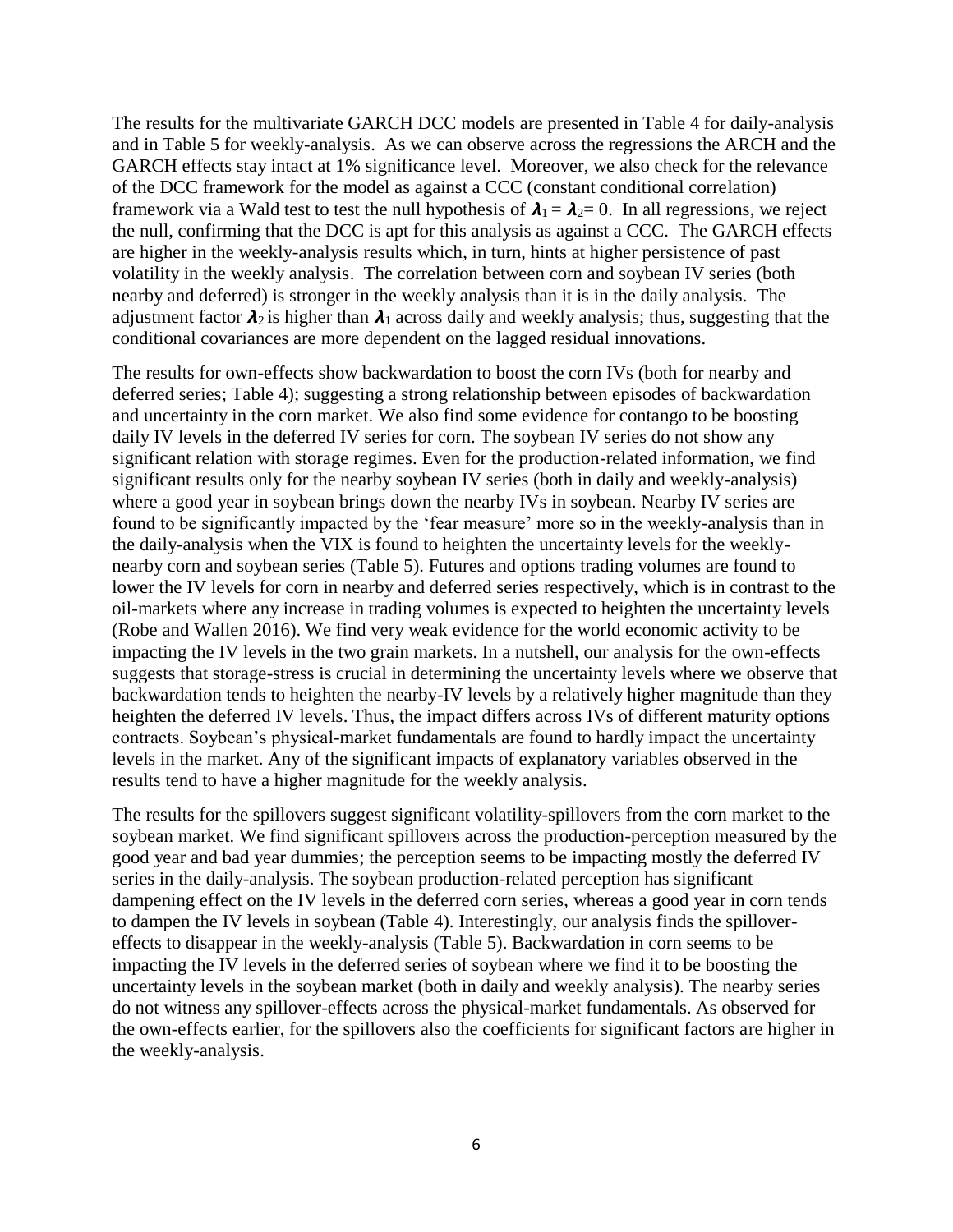## *Kolmogorov-Smirnov tests and kernel-density plots*

As observed in the regression results that the extent to which backwardation impacts nearby and deferred corn IV levels differs in magnitude which is also supported by a series of Kolmogorov-Smirnov tests (Table 6&7) and k-density plots (Figure 1&2). The non-parametric KS test suggests that the pattern observed for the IV differs not only across episodes of contango and backwardation, but the behavior shown by the nearby IVs is found to be opposite to that observed in the deferred IVs during the two episodes (Table 6&7). The nearby corn and soybean IVs are found to be higher during episodes of backwardation than contango while the opposite is true for the deferred IV series.

## **Conclusions**

The study establishes a close relation between episodes of backwardation and the uncertainty levels, whereas contango is not found to be that closely linked to the uncertainty in the grain markets. Spillovers across the physical market-fundamentals such as production-related information highlights the importance of the nature of information contained in USDA production reports. The market-perception of such a report and the uncertainty-level seems to be closely linked in a substitute-commodity set up of corn and soybean; this necessitates to study similar dynamics further for other commodities as well. The dynamics observed for the daily analysis do not necessarily persist for the weekly analysis except for backwardation to be consistently linked to the IV levels in corn; thus, hinting at the importance of modeling the dynamics on a daily basis rather than on a weekly basis. The dynamics of nearby IVs seem to differ from the dynamics of the far-out IV levels; a point to be considered while modeling implied volatility, especially when it comes to observe how the physical-market fundamentals impact the uncertainty in the grain markets.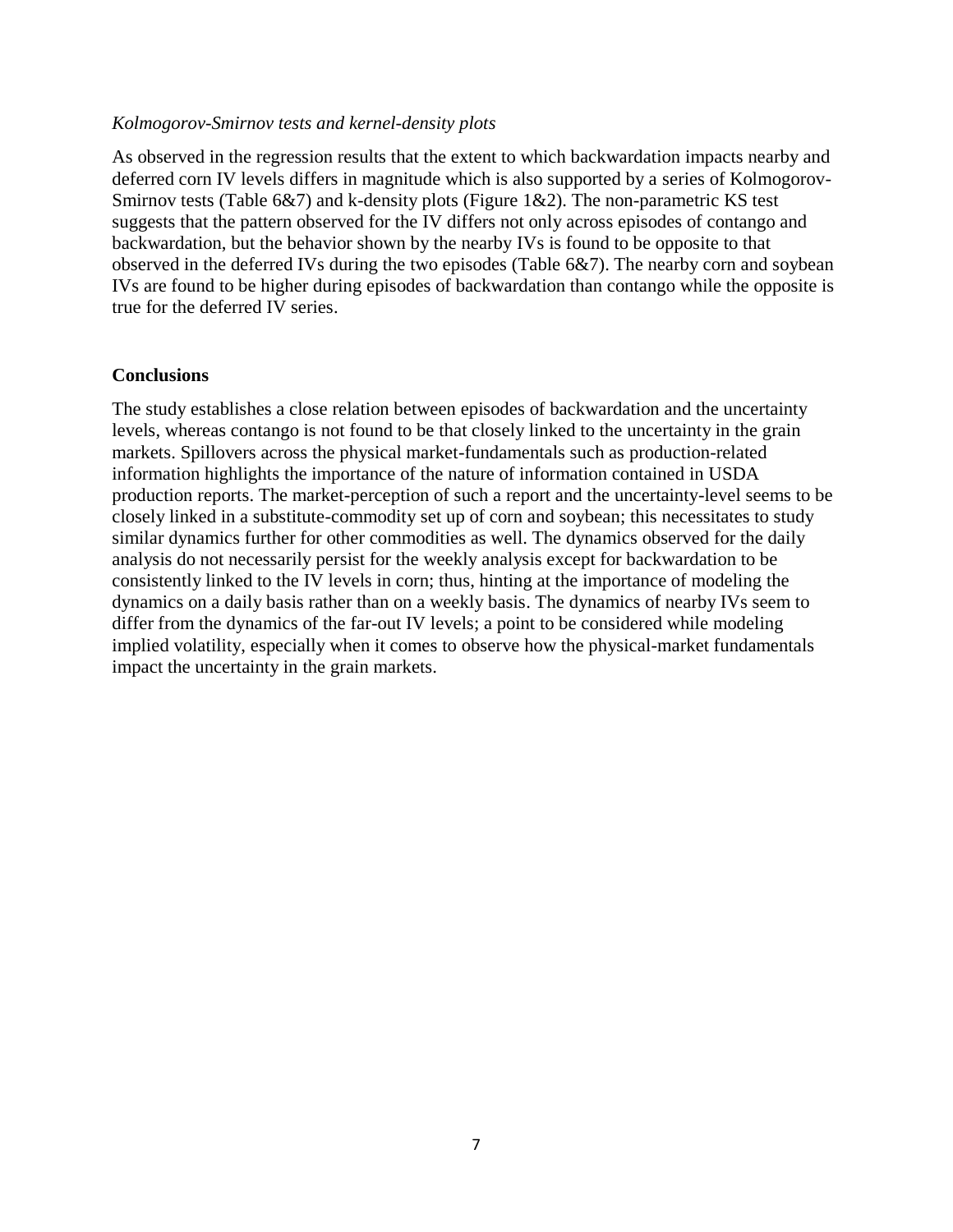### **References**

- Adjemian, M.K., V.G. Bruno, M.A. Robe, and J. Wallen, 2016. "What Drives Volatility Expectations in Grain Markets?" Proceedings of NCCC-134 Conference on Applied Commodity Price Analysis, Forecasting, and Market Risk Management. St. Louis, MO.
- Carter, C.A., and C.L. Revoredo-Giha. 2007. "The Working Curve and Commodity Storage under Backwardation." *American Journal of Agricultural Economics* 89(4):864-72.
- Hamilton, J.D, 2018. "Measuring Global Economic Activity." University of California, San Diego.
- Haugom, E., H. Langeland, P. Molnár, and S. Westgaard. 2014. "Forecasting Volatility of the U.S. Oil Market." *Journal of Banking and Finance* 47:1-14.
- Isengildina-Massa, O., Irwin, S. H., Good, D. L., & Gomez, J. K. 2008. "Impact of WASDE Reports on Implied Volatility in Corn and Soybean markets." *Agribusiness* 24(4):473- 490.
- Joseph, K., S.H. Irwin, and P. Garcia. 2016. "Commodity Storage under Backwardation: Does the Working Curve Still Works?" *Applied Economics Perspective and Policy* 38(1):152- 173.
- Karali, B., Isengildina-Massa, O., Irwin, S.H., Adjemian, M.K., and Johansson, R. 2019. "Are USDA Reports still News to Changing Crop Markets?" *Food Policy* 84:66-76
- Lehecka. G.V. 2014 "The Value of USDA Crop Progress and Condition Information: Reactions of Corn and Soybean Futures Markets." *Journal of Agricultural and Resource Economics* 39(1): 88-105
- Litzenberger. R.H., and N. Rabinowitz. 1995. "Backwardation in Oil Futures Markets: Theory and Empirical Evidence." *The Journal of Finance* 50(5):1517-1545.
- McNew, K.P., and J.A. Espinosa. 1994. "The Information Content of USDA Crop Reports: Impacts on Uncertainty and Expectations in Grain Futures Markets." *Journal of Futures Markets* 14:475-92
- Robe, M.A., and J. Wallen. 2016. "Fundamentals, Derivatives Market Information and Oil Price Volatility." *Journal of Futures Markets* 36:317-344.
- Szakmary, A., E. Ors, J.K. Kim, and W.N. Davidson. 2003. "The Predictive Power of Implied Volatility: Evidence from 35 Futures Markets." *Journal of Banking and Finance*  27:2151-2175.
- Working, H. 1933. "Price Relations between July and September Wheat Futures at Chicago since 1885." *Wheat Studies of the Food Research Institute* 9(6):187-238.
- Working, H. 1948. "Theory of the Inverse Carrying Charge in Futures Markets." *Journal of Farm Economics* 30(1):1-28.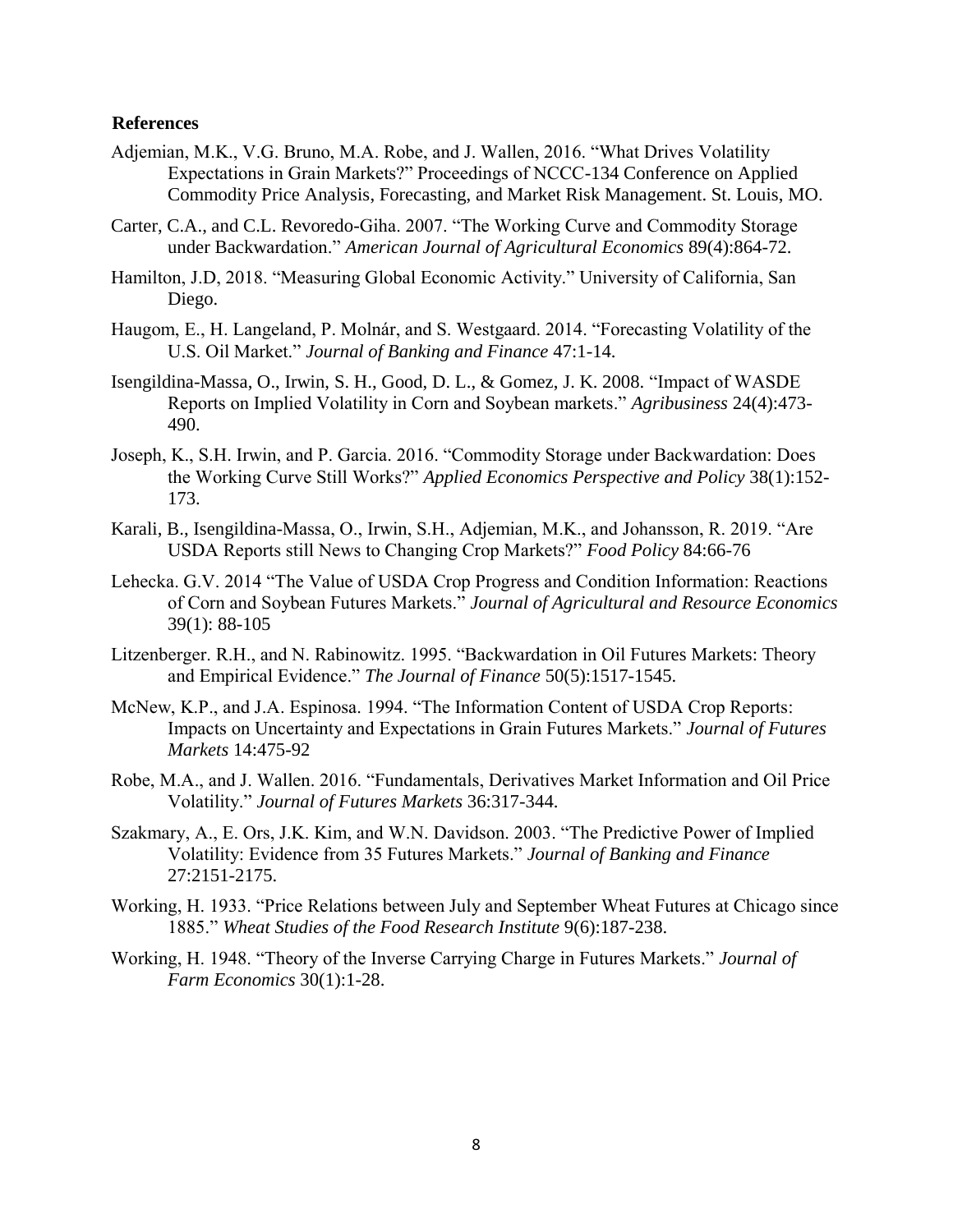**Table 1: Expected Impacts on Implied Volatility**

| <b>Lagged Variables</b>         | <b>Expected Signs (for own-effects)</b> |
|---------------------------------|-----------------------------------------|
| IV                              | positive                                |
| VIX.                            | positive                                |
| Change in Hamilton              | negative                                |
| Good crop year                  | negative                                |
| Bad crop year                   | negative                                |
| Net cost of carry-contango      | positive                                |
| Net cost of carry-backwardation | negative                                |

## **Table 2: Summary Statistics for Corn**

|                                         | Mean     | Std. Dev. | Max.   | Min.      | <b>Skewness</b> | <b>Kurtosis</b> |
|-----------------------------------------|----------|-----------|--------|-----------|-----------------|-----------------|
|                                         |          |           |        |           |                 |                 |
| VIX                                     | 17.991   | 6.708     | 48.000 | 9.140     | 1.473           | 5.228           |
| Hamilton                                | $-0.682$ | 0.748     | 0.836  | $-2.656$  | $-0.451$        | 2.514           |
| Nearby IV                               | 26.726   | 9.220     | 90.810 | 6.200     | 0.765           | 4.072           |
| Deferred IV                             | 28.506   | 11.215    | 62.430 | 3.810     | 0.421           | 2.796           |
| Deviation from trend<br>in production   | $-1.442$ | 10.294    | 10.242 | $-24.300$ | $-0.857$        | 2.951           |
| Net cost of carry                       | 1.058    | 3.247     | 4.522  | $-26.068$ | $-3.786$        | 22.216          |
| Futures volume (in<br>hundred thousand) | 1.161    | 0.760     | 5.382  | 0.000     | 0.495           | 3.969           |
| Options volume (in<br>hundred thousand) | 0.476    | 0.278     | 2.430  | 0.000     | 1.644           | 7.021           |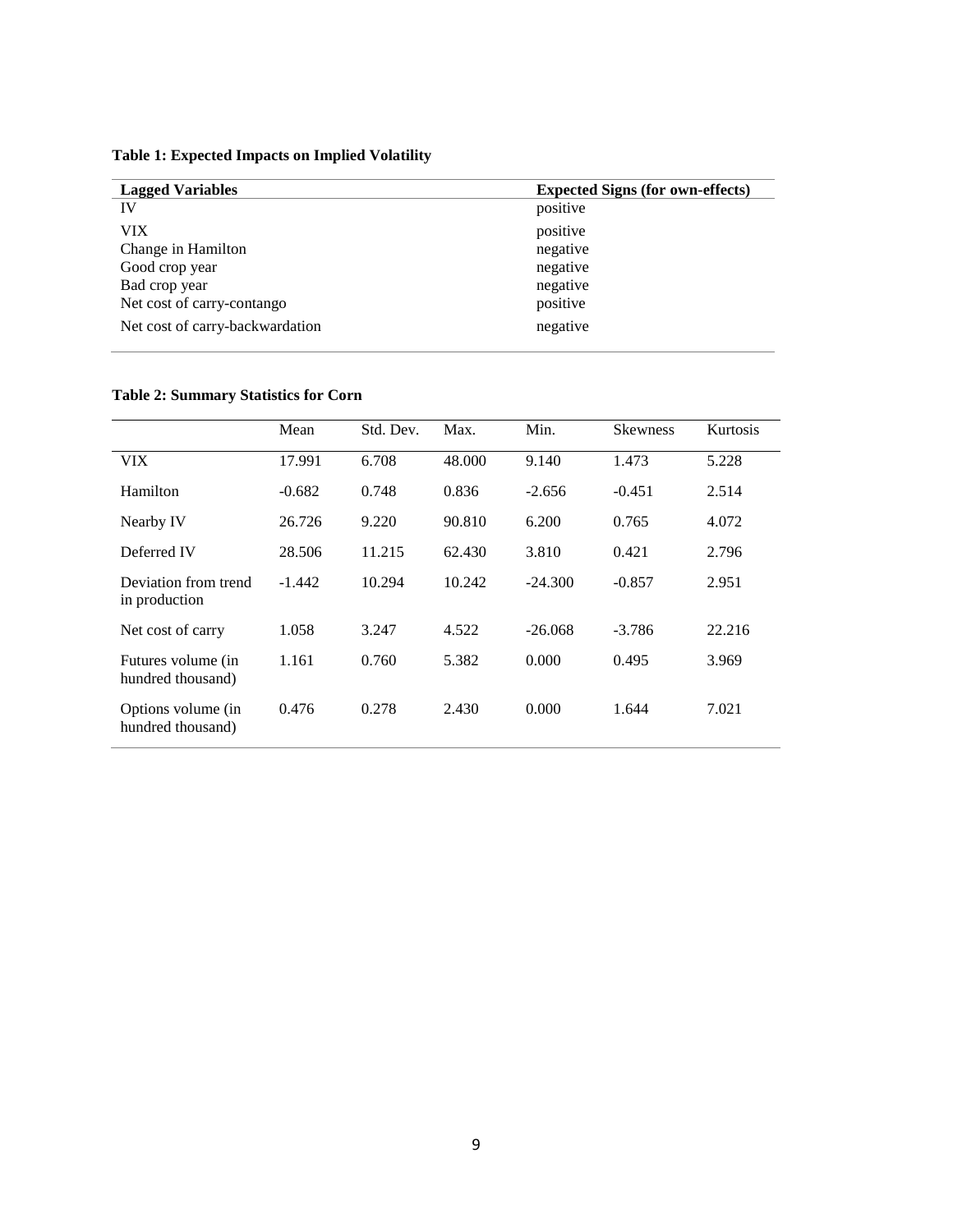| <b>Table 3: Summary Statistics for Soybean</b> |  |  |
|------------------------------------------------|--|--|
|------------------------------------------------|--|--|

|                                         | Mean     | Std. Dev. | Max.   | Min.      | <b>Skewness</b> | Kurtosis |
|-----------------------------------------|----------|-----------|--------|-----------|-----------------|----------|
| Nearby IV-                              | 21.952   | 6.722     | 49.900 | 0.900     | 0.973           | 4.475    |
| Deferred IV                             | 19.169   | 6.846     | 34.890 | 1.010     | $-0.107$        | 3.124    |
| Deviation from trend in<br>production   | 4.550    | 9.053     | 21.608 | $-9.703$  | 0.118           | 2.323    |
| Net cost of carry                       | $-0.720$ | 2.394     | 1.546  | $-17.103$ | $-2.539$        | 10.452   |
| Futures volume (in<br>hundred thousand) | 0.642    | 0.539     | 3.276  | 0.000     | 0.435           | 2.562    |
| Options volume (in<br>hundred thousand) | 0.306    | 0.175     | 1.526  | 0.000     | 1.873           | 8.367    |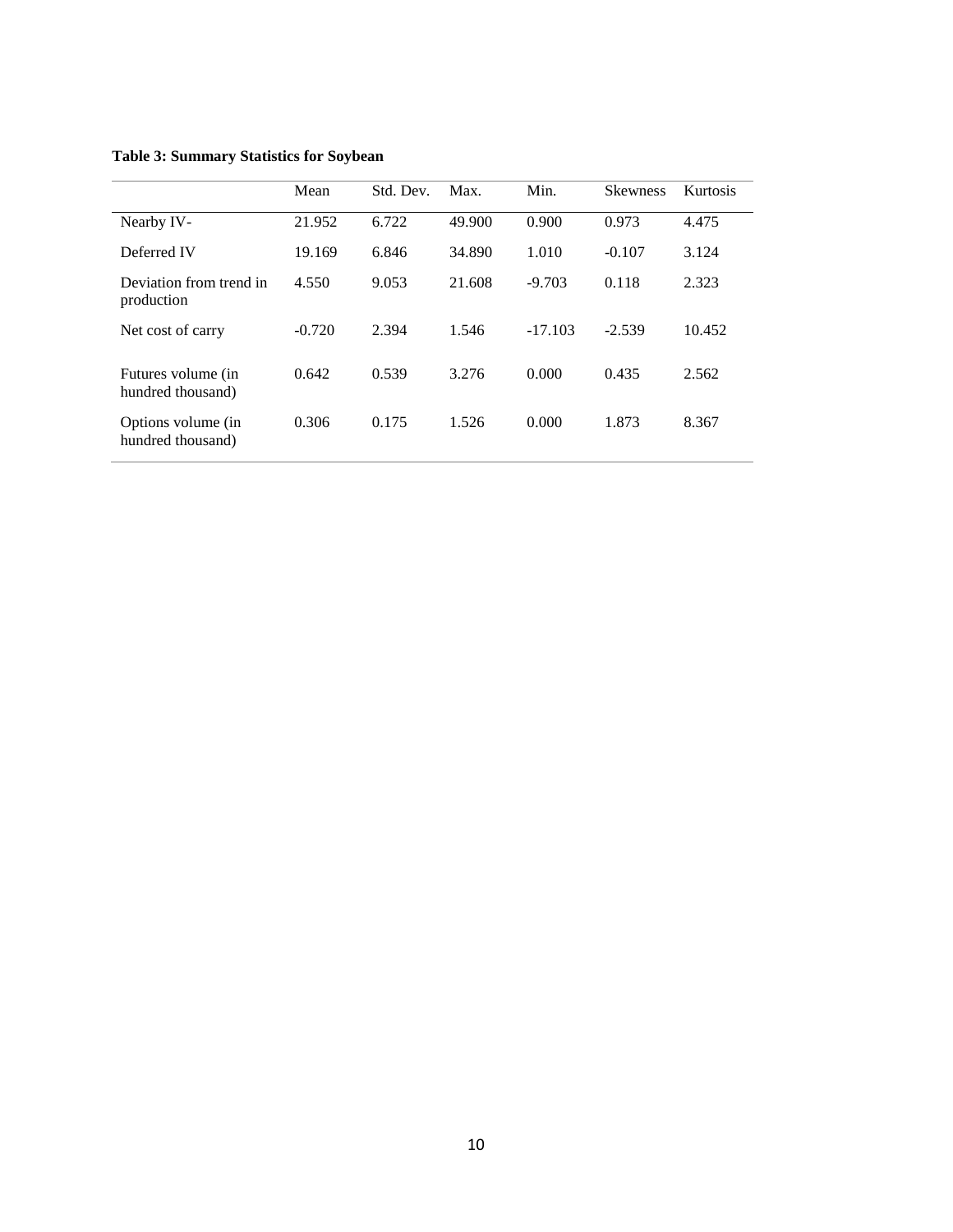| <b>Table 4: MGARCH DCC Results with Daily Series</b> |  |  |  |
|------------------------------------------------------|--|--|--|
|------------------------------------------------------|--|--|--|

|                         | Nearby IV   |            | Deferred IV |             |  |
|-------------------------|-------------|------------|-------------|-------------|--|
|                         | Com         | Soybean    | Corn        | Soybean     |  |
| Own-effects             |             |            |             |             |  |
| IV                      | $0.983***$  | $0.948***$ | $1.003***$  | $0.992***$  |  |
|                         | (0.000)     | (0.000)    | (0.000)     | (0.000)     |  |
| VIX                     | 0.008       | $0.009**$  | 0.002       | $-0.001$    |  |
|                         | (0.156)     | (0.039)    | (0.435)     | (0.628)     |  |
| Change in Hamilton      | 0.374       | 0.893      | $0.721**$   | 0.351       |  |
|                         | (0.565)     | (0.102)    | (0.037)     | (0.213)     |  |
| Good crop year          | 0.008       | $-0.007**$ | 0.003       | $-0.0004$   |  |
|                         | (0.315)     | (0.026)    | (0.486)     | (0.812)     |  |
| Bad crop year           | $-0.007$    | $-0.007$   | $-0.007$    | 0.01        |  |
|                         | (0.454)     | (0.688)    | (0.137)     | (0.242)     |  |
| Net cost of carry       |             |            |             |             |  |
| contango                | $-0.014$    | $-0.100$   | $0.025**$   | 0.013       |  |
|                         | (0.579)     | (0.101)    |             | (0.684)     |  |
| Net cost of carry       |             |            | (0.049)     |             |  |
| backwardation           | $-0.039***$ |            | $-0.023**$  |             |  |
|                         |             | $-0.015$   |             | 0.008       |  |
|                         | (0.007)     | (0.247)    | (0.026)     | (0.329)     |  |
| Futures volume          | $-0.061**$  | 0.018      | $-0.009$    | $-0.012$    |  |
|                         | (0.037)     | (0.592)    | (0.523)     | (0.492)     |  |
| Options volume          | $-0.121$    | $-0.153$   | $-0.115**$  | $-0.069$    |  |
|                         | (0.21)      | (0.201)    | (0.013)     | (0.249)     |  |
|                         |             |            |             |             |  |
| Spillovers              |             |            |             |             |  |
| IV                      | 0.006       | $0.019***$ | $-0.003$    | $0.004***$  |  |
|                         | (0.535)     | (0.000)    | (0.369)     | (0.007)     |  |
| Good crop year          | $-0.004$    | 0.004      | $-0.004**$  | $-0.006*$   |  |
|                         | (0.260)     | (0.523)    | (0.050)     | (0.087)     |  |
| Bad crop year           | 0.019       | 0.004      | $0.031***$  | 0.003       |  |
|                         | (0.406)     | (0.625)    | (0.006)     | (0.426)     |  |
| Net cost of carry       |             |            |             |             |  |
| contango                | $-0.112$    | 0.027      | $-0.062$    | 0.008       |  |
|                         | (0.158)     | (0.168)    | (0.122)     | (0.437)     |  |
| Net cost of carry       |             |            |             |             |  |
| backwardation           | 0.018       | 0.005      | 0.008       | $-0.025***$ |  |
|                         | (0.229)     | (0.703)    | (0.402)     | (0.002)     |  |
| constant                | $0.322*$    | $0.404***$ | 0.022       | 0.064       |  |
|                         | (0.051)     | (0.002)    | (0.772)     | (0.277)     |  |
| Other statistics        |             |            |             |             |  |
| ARCH                    | $0.723***$  | $0.641***$ | $0.346***$  | $0.295***$  |  |
|                         | (0.001)     | (0.002)    | (0.000)     | (0.000)     |  |
| <b>GARCH</b>            | $0.603***$  | $0.665***$ | $0.613***$  | $0.795***$  |  |
|                         | (0.000)     | (0.000)    | (0.000)     | (0.000)     |  |
| Constant                | $1.081***$  | $0.542***$ | $0.195***$  | $0.036***$  |  |
|                         | (0.003)     | (0.005)    | (0.000)     | (0.000)     |  |
| Corr(com-iv,soybean-iv) | $0.421***$  |            | $0.536***$  |             |  |
|                         | (0.000)     |            | (0.000)     |             |  |
| Lambda1                 | $0.050**$   |            | 0.0003      |             |  |
|                         | (0.026)     |            | (0.605)     |             |  |
| Lambda 2                | $0.830***$  |            | $0.996***$  |             |  |
|                         | (0.000)     |            | (0.000)     |             |  |
| df                      | 2.328 ***   |            | $0.536***$  |             |  |
|                         | (0.000)     |            | (0.000)     |             |  |
|                         |             |            |             |             |  |
| N                       | 2413        |            | 2413        |             |  |
|                         |             |            |             |             |  |

Note:  $p < 0.1$ ,  $p < 0.05$ ,  $p > 0.01$ ; p-value in parenthesis

A,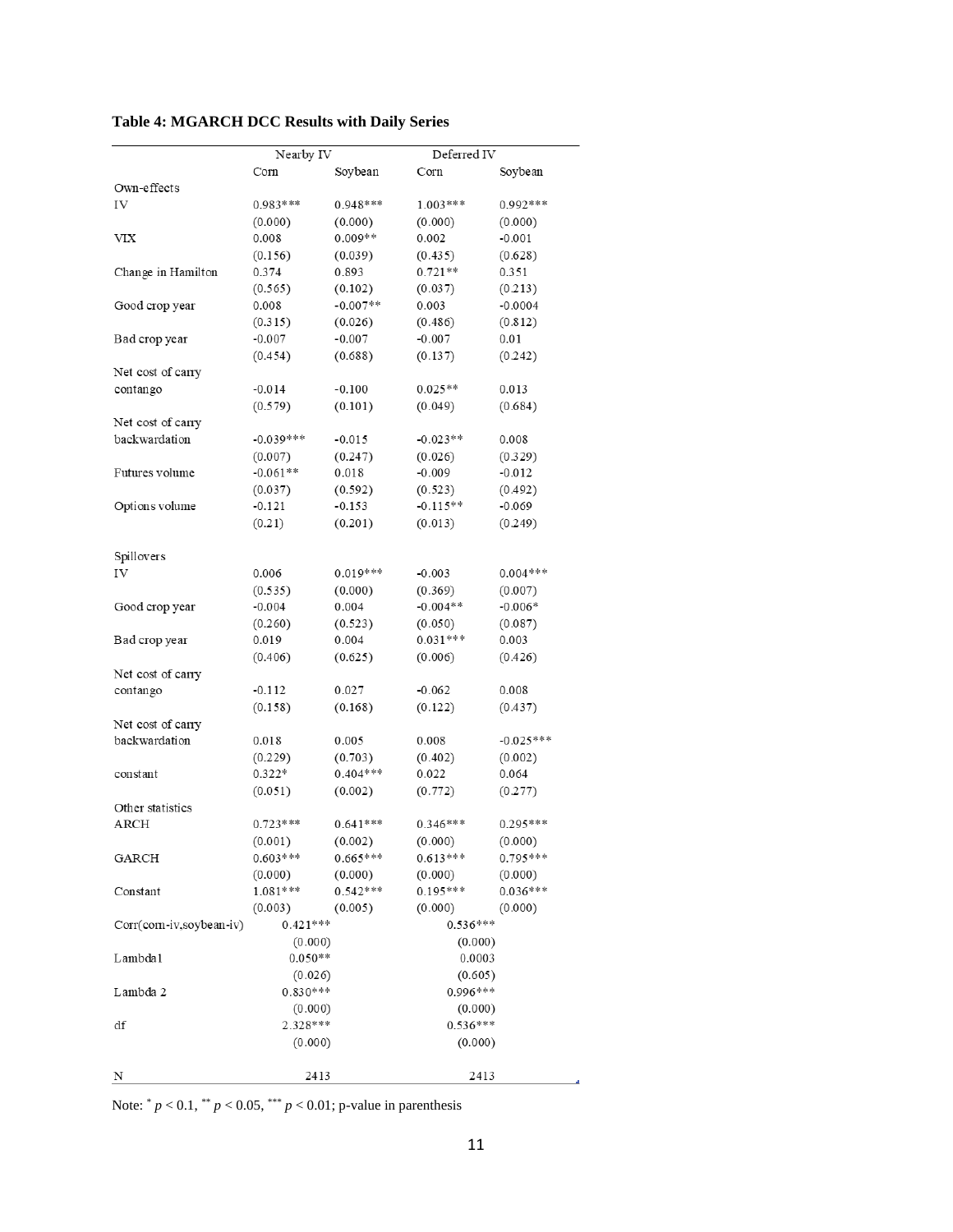# *Table 5:MGARCH DCC Results with Weekly Series*

|                          | Nearby IV   |                     | Deferred IV      |                  |  |
|--------------------------|-------------|---------------------|------------------|------------------|--|
|                          | Corn        | Soybean             | Corn             | Soybean          |  |
| Own effects              |             |                     |                  |                  |  |
| IV                       | $0.826***$  | $0.734***$          | 0.996***         | $0.958***$       |  |
|                          | (0.000)     | (0.000)             | (0.000)          | (0.000)          |  |
| VIX                      | $0.079**$   | $0.070***$          | 0.007            | 0.001            |  |
|                          | (0.014)     | (0.003)             | (0.689)          | (0.908)          |  |
| Change in Hamilton       | 0.443       | 0.582               | 0.882            | 0.347            |  |
|                          | (0.630)     | (0.446)             | (0.135)          | (0.433)          |  |
| Good crop year           | 0.041       | $-0.037**$          | 0.010            | 0.001            |  |
|                          | (0.301)     |                     |                  |                  |  |
|                          |             | (0.036)<br>$-0.054$ | (0.707)<br>0.017 | (0.886)<br>0.018 |  |
| Bad crop year            | $-0.062$    |                     |                  |                  |  |
|                          | (0.252)     | (0.533)             | (0.632)          | (0.708)          |  |
| Net cost of carry        |             |                     |                  |                  |  |
| contango                 | $-0.088$    | 0.058               | 0.025            | 0.175            |  |
|                          | (0.520)     | (0.860)             | (0.768)          | (0.352)          |  |
| Net cost of carry        |             |                     |                  |                  |  |
| backwardation            | $-0.320***$ | $-0.097$            | $-0.188***$      | $-0.011$         |  |
|                          | (0.000)     | (0.159)             | (0.001)          | (0.791)          |  |
| Futures volume           | $-0.322**$  | $-0.010$            | 0.031            | $-0.017$         |  |
|                          | (0.012)     | (0.951)             | (0.711)          | (0.856)          |  |
| Options volume           | 0.310       | 0.478               | $-0.640***$      | $-0.139$         |  |
|                          | (0.417)     | (0.363)             | (0.003)          | (0.670)          |  |
| Spillovers               |             |                     |                  |                  |  |
| IV                       | 0.061       | $0.085***$          | 0.007            | $0.020**$        |  |
|                          | (0.219)     | (0.001)             | (0.697)          | (0.043)          |  |
| Good crop year           | 0.003       | 0.047               | $-0.006$         | $-0.027$         |  |
|                          | (0.899)     | (0.167)             | (0.668)          | (0.193)          |  |
| Bad crop year            | 0.114       | 0.014               | 0.033            | 0.023            |  |
|                          | (0.367)     | (0.729)             | (0.675)          | (0.321)          |  |
| Net cost of carry        |             |                     |                  |                  |  |
| contango                 | $-0.270$    | 0.015               | $-0.064$         | 0.038            |  |
|                          | (0.504)     | (0.892)             | (0.781)          | (0.526)          |  |
| Net cost of carry        |             |                     |                  |                  |  |
| backwardation            | 0.0004      | $-0.074$            | 0.035            | $-0.120***$      |  |
|                          | (0.996)     | (0.237)             | (0.466)          | (0.006)          |  |
| Constant                 | $1.477*$    | 1.598**             | 0.090            | 0.213            |  |
|                          | (0.090)     | (0.014)             | (0.844)          | (0.518)          |  |
| <b>Other Statistics</b>  |             |                     |                  |                  |  |
| <b>ARCH</b>              | $0.184***$  | $0.210***$          | $0.042**$        | $0.249**$        |  |
|                          | (0.004)     | (0.001)             | (0.032)          | (0.032)          |  |
| GARCH                    | 0.838***    | $0.790***$          | $0.961***$       | $0.691***$       |  |
|                          | (0.000)     | (0.000)             | (0.000)          | (0.000)          |  |
| Constant                 | $0.552*$    | $0.666**$           | 0.060            | $0.535**$        |  |
|                          | (0.063)     | (0.023)             | (0.184)          | (0.033)          |  |
|                          |             |                     |                  |                  |  |
| Corr(corn-iv,soybean-iv) | $0.629***$  |                     | $0.743***$       |                  |  |
|                          | (0.000)     |                     | (0.001)          |                  |  |
| Lambda 1                 | $0.054**$   |                     | 0.004            |                  |  |
|                          | (0.023)     |                     | (0.569)          |                  |  |
| Lambda2                  | $0.910***$  |                     | $0.986***$       |                  |  |
|                          | (0.000)     |                     | (0.000)          |                  |  |
| df                       | 3.268***    |                     | 2.918***         |                  |  |
|                          | (0.000)     |                     | (0.000)          |                  |  |
| N                        | 490         |                     | 490              |                  |  |

Note:  $p < 0.1$ ,  $p < 0.05$ ,  $p > 0.01$ ; p-value in parenthesis

j.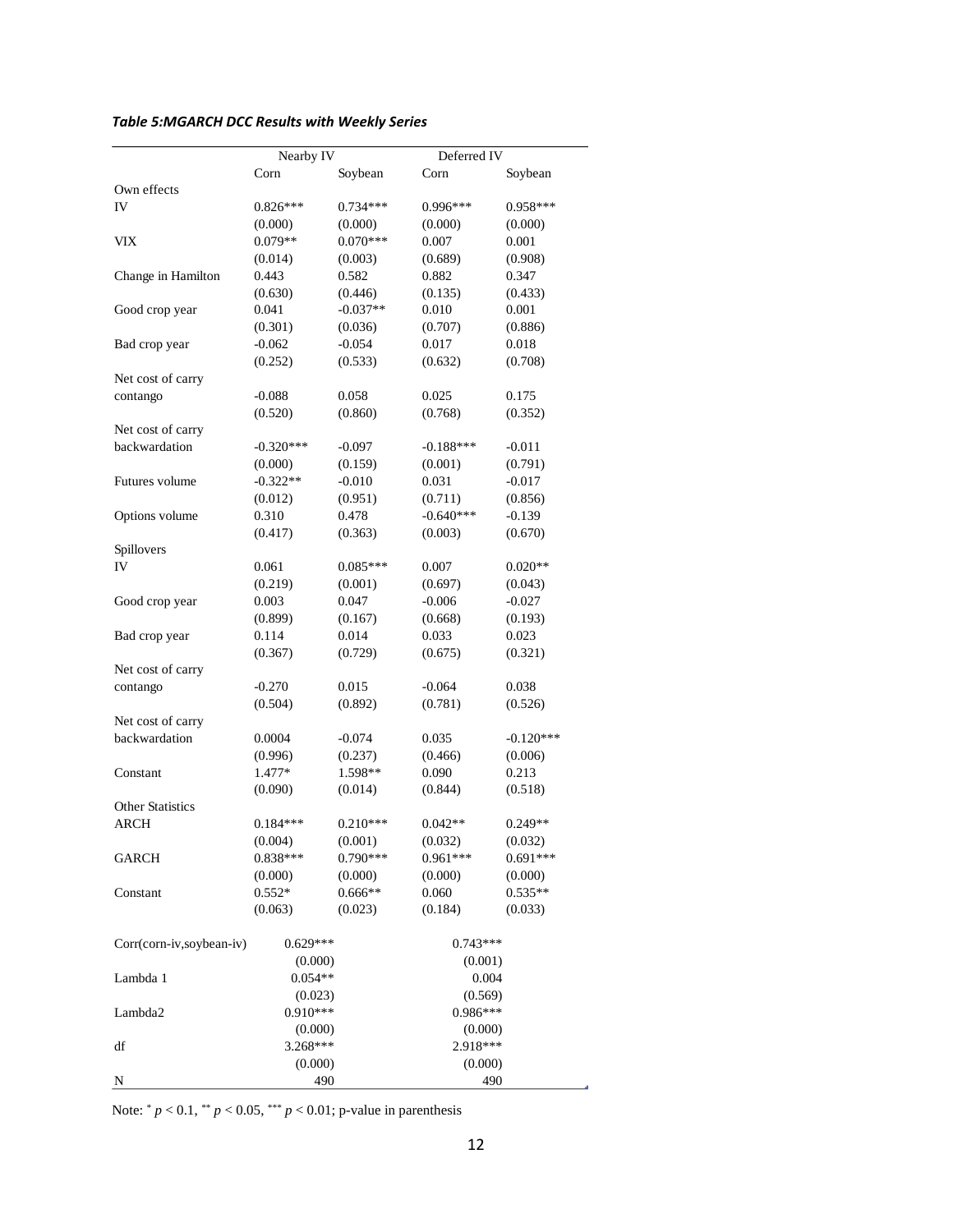|                            | Nearby IV                      |       | Deferred IV                    |         |  |
|----------------------------|--------------------------------|-------|--------------------------------|---------|--|
| Smaller Group <sup>a</sup> | P-value<br>Difference between  |       | Difference between             | P-value |  |
|                            | distribution                   |       | distribution                   |         |  |
|                            | functions                      |       | functions.                     |         |  |
| Contango                   | $0.300***$                     | 0.000 | 0.000                          | 1.000   |  |
| <b>Backwardation</b>       | $-0.005$                       | 0.986 | $-0.325***$                    | 0.000   |  |
| Combined K-S               | $0.300***$                     | 0.000 | $0.325***$                     | 0.000   |  |
|                            | 1675 unique values out of 2415 |       | 1792 unique values out of 2415 |         |  |

#### **Table 6: Kolmogorov-Smirnov Test for Corn IV Series**

Note:  $p < 0.1$ ,  $p < 0.05$ ,  $p < 0.01$ ,  $p$  indicates which of the two groups have smaller values

#### **Table 7: Kolmogorov-Smirnov Test for Soybean IV series**

|                      | Nearby IV                                       |         | Deferred IV                                     |         |
|----------------------|-------------------------------------------------|---------|-------------------------------------------------|---------|
| <b>Smaller Group</b> | Difference between<br>distribution<br>functions | P-value | Difference between<br>distribution<br>functions | P-value |
| Contango             | $0.195***$                                      | 0.000   | 0.029                                           | 0.378   |
| <b>Backwardation</b> | $-0.000$                                        | 1.000   | $-0.277***$                                     | 0.000   |
| Combined K-S         | $0.195***$                                      | 0.000   | $0.277***$                                      | 0.000   |
|                      | 1468 unique values out of 2415                  |         | 1420 unique values out of 2415                  |         |

Note:  $p < 0.1$ ,  $\binom{n}{2} < 0.05$ ,  $\binom{n}{2} < 0.01$ ,  $\binom{n}{2}$  indicates which of the two groups have smaller values